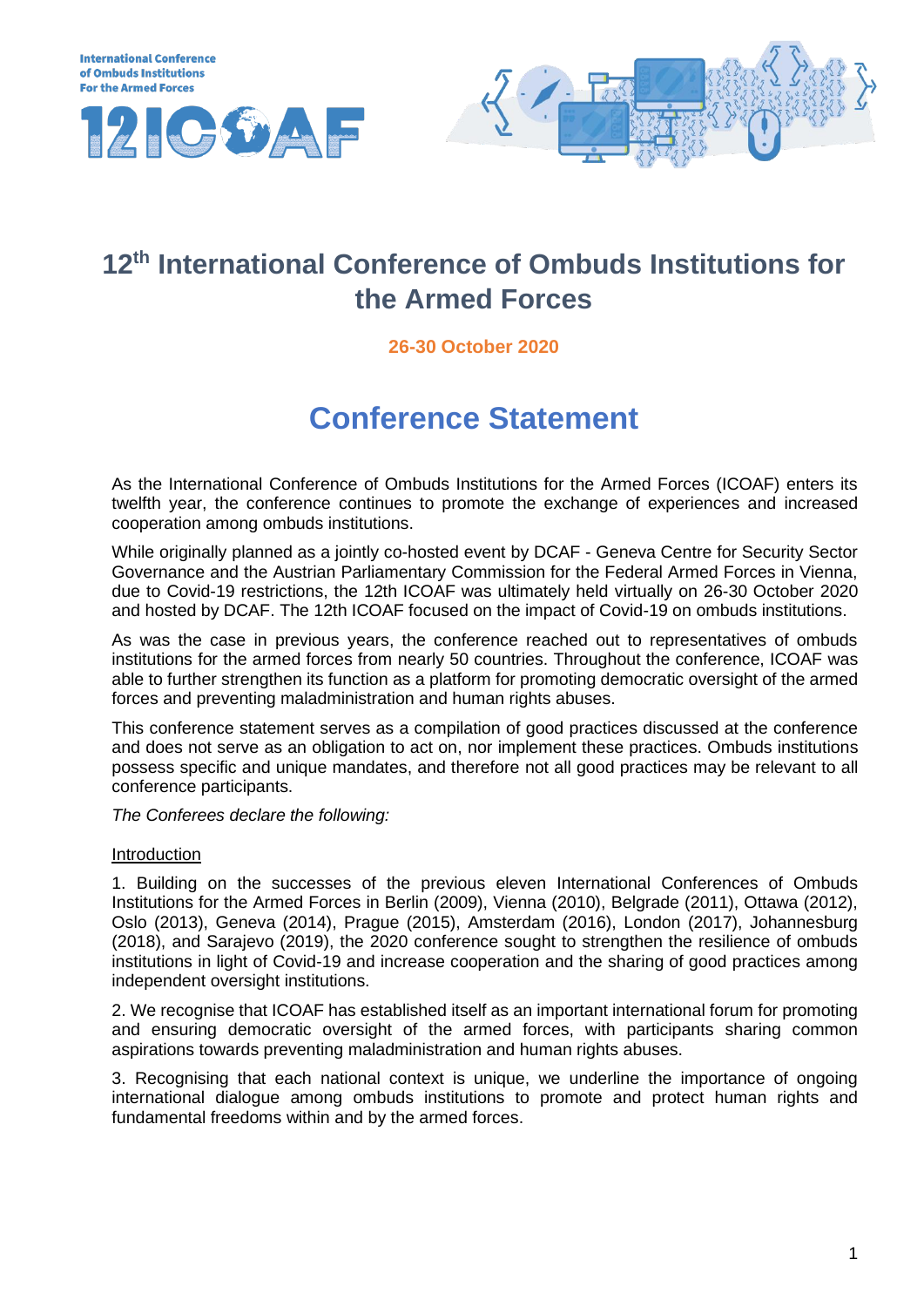



## Impact of Covid-19 on the armed forces

4. While most armed forces do not constitute first responders to health crises, and given that addressing pandemics is a new task for many armed forces, a vast majority of ombuds institutions reported that the armed forces were deployed to assist civilian authorities in tackling Covid-19, mostly to provide medical and logistical support, as well as to help to maintain law and order, particularly through the following activities:

- a. providing logistical support (transport capabilities, medical equipment, personal protective equipment - PPE, beds and storage capacities)
- b. distributing PPE
- c. setting up field hospitals or reinforcing military health capabilities to receive civilian patients
- d. implementing the military planning system in support of civilian authorities, including the operational staff structure and procedures
- e. providing voluntary blood donations
- f. patrolling the borders
- g. aiding the work of police forces to control compliance with the rules during a lockdown (or curfew) and other security issues

5. Participants observed that the number of otherwise regular military activities had to be suspended due to Covid-19, including all military operations deemed "non-crucial" (e.g. training activities, exercises, general administration), as well as education in most military schools.

6. Participants underlined the importance of equipping and protecting armed forces personnel properly while conducting tasks related to fighting Covid-19.

7. Participants reiterated the importance of maintaining close relations with the command of the armed forces tasked to oversee the armed forced engagement in supressing Covid-19.

Impact of Covid-19 measures on the freedoms and rights of citizens, including those in uniform

8. The conferees identified a plethora of legal and practical measures, including a state of emergency introduced by governments to fight Covid-19. The following measures were most common:

- a. prohibitions on certain types of events and activities
- b. the imposition of hygiene and social distancing rules
- c. the imposition of various forms of self-isolation, semi- confinement and quarantine
- d. the imposition of a curfew
- e. the requirement to wear masks in public closed and/or open spaces
- f. closures of certain types of stores and restaurants

Participants noted that many of these measures may have human rights implications, including limitation or restriction of certain human rights (such as freedom of assembly, freedom of movement, or the right to have access to information), for both the general population and armed forces personnel. Concerning the rights of soldiers, these measures may affect their rights connected to occupational risks, health and safety measures as well their right to both physical and mental health.

9. Participants reiterated that any restrictions or limitations on human rights have to be prescribed by law, proportionate, timely, and regularly assessed. Further, the authorities must communicate the reasons for restrictions in a clear and unambiguous way.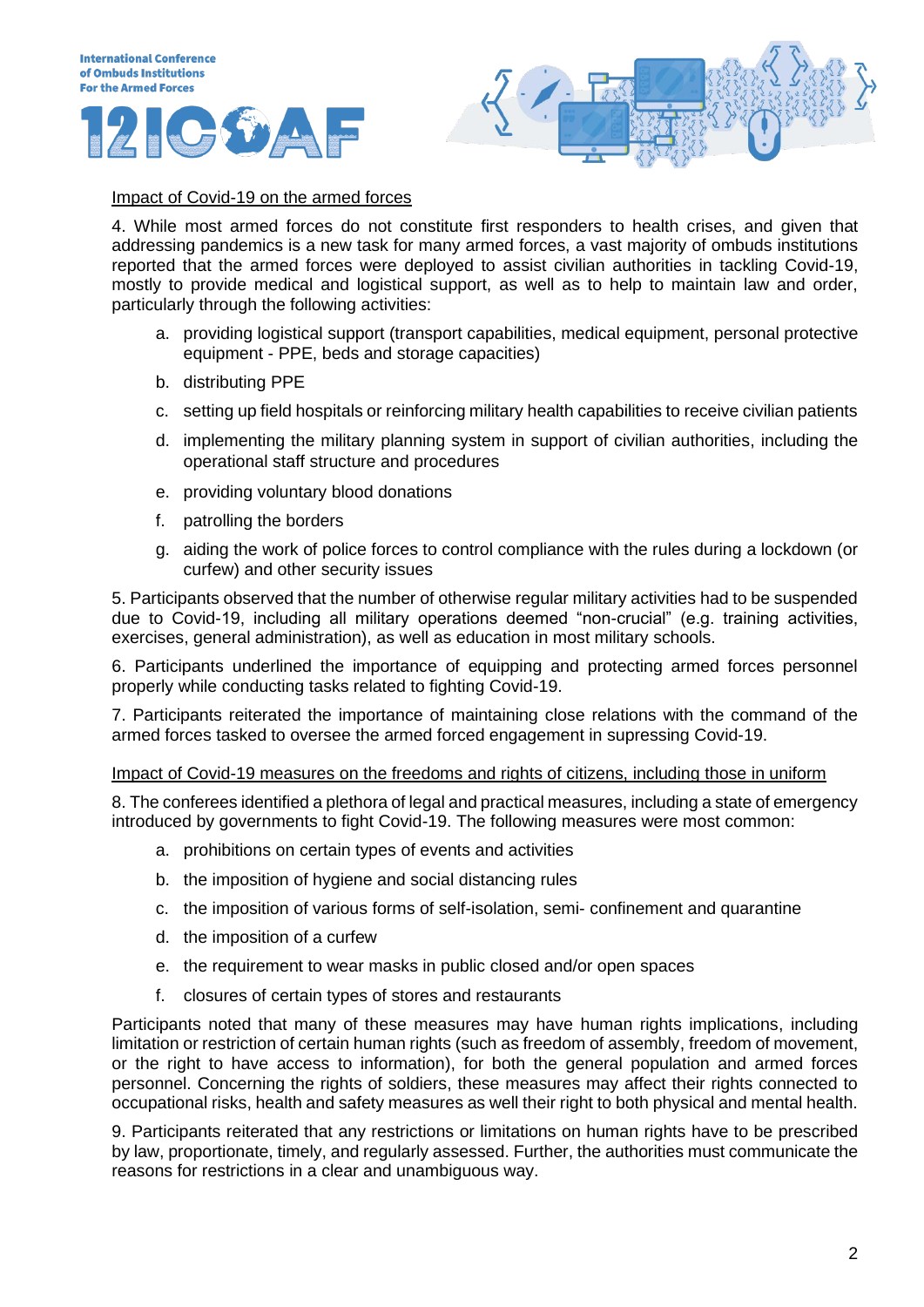Any legal restriction must be foreseeable in its effect and there must be an absence of arbitrariness.

10. With many decisions made under the aegis of emergency powers during the Covid-19 crisis, it remains crucial that ombuds institutions continue to oversee their implementation, so as to ensure efficiency, effectiveness, legitimacy, legality, and respect for human rights and the rule of law.

11. Participants acknowledged the importance of ombuds institutions' independence in ensuring that they can effectively carry out their mandates during Covid-19. Whatever measures the governments introduce to fight Covid-19 must not impede the ability of ombuds institutions to fulfil their mandates. Furthermore, Covid-19 must not be used as an excuse to stall the appointment procedure for ombudspersons, in case the mandate of an incumbent has expired during the pandemic.

12. Ombuds institutions should be proactive in identifying potential threats and challenges to human rights during Covid-19, by using their powers to the fullest extent and devising innovative ways to overcome obstacles posed by Covid-19.

### Complaints-handling in time of Covid-19

13. Participants reported mixed trends on the number of complaints received since the outbreak of Covid-19. Half of all participants indicated that they recorded the same number of complaints as usual; a quarter of them recorded more complaints than usual, while the other quarter recorded fewer complaints than usual.

14. Contrary to general ombuds institutions, of which a third reported a decrease in complaints since the outbreak of Covid-19, specialized ombuds institutions have not observed a similar trend. In fact, half of the specialized institutions reported an increase in the number of complaints.

15. Participants observed that most complaints received from armed forces personnel concerning their deployment during Covid-19 related to: the risks/consequences of Covid-19, working conditions, and the treatment of the personnel and conscripts. To that end, participants identified the need to ensure that the valuable contribution of armed forces personnel in fighting Covid-19 does not result in the worsening of the conditions of their service.

16. Although the support of military personnel in countering the Covid-19 crisis was highly appreciated, some ombuds institutions have received complaints from civilians concerning the response by armed forces personnel armed forces, primarily making reference to the excessive use of force or the misuse of authority by military personnel.

17. Participants underlined the importance of good civil-military relations during crisis situations, particularly those affecting the daily lives of citizens. They expressed the necessity to investigate thoroughly all cases reporting the excessive use of force or the misuse of authority by military personnel. Ombuds institutions should follow up closely on such cases.

18. Participants noted that Covid-19 may influence the resolve and motivation of citizens to complain. To make sure that ombuds institutions are accessible and visible to all citizens, including those in uniform, during Covid-19, the following good practices have been identified:

- a. irrespective of the current mode of work of the office, ombuds institutions should ensure that complaints can be lodged online, by post and/or in-person;
- b. besides already established modalities of lodging complaints through email or online forms on the ombuds institution's website, ombuds institutions should explore the possibility to receive complaints via social media; as well. Ombuds institutions can draw upon existing experience in using social media for this purpose, including through DCAF's *Social Media Guide for Ombuds Institutions*;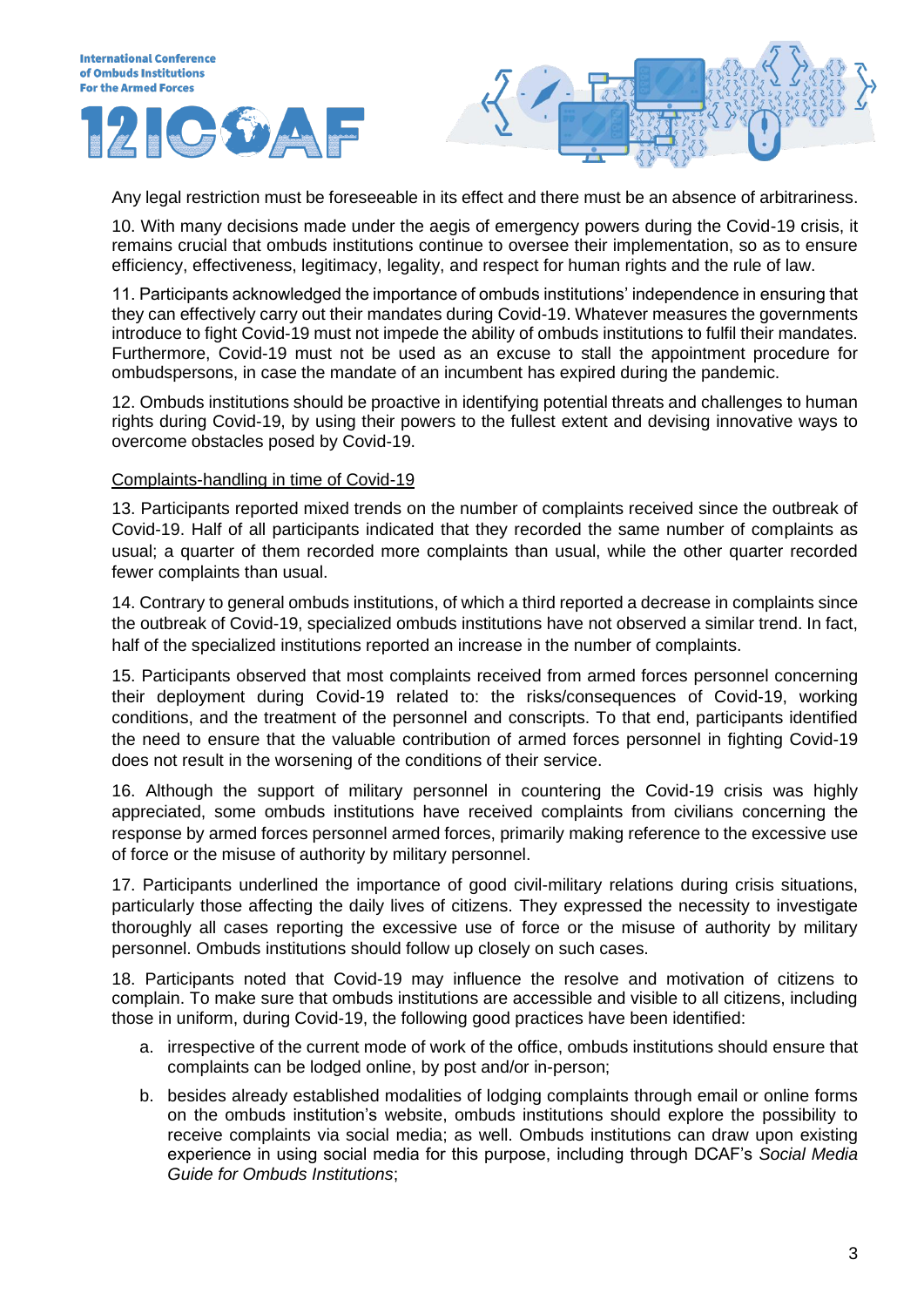



- c. depending on their mandate, ombuds institutions should encourage citizens to engage with them and maintain or enhance the transparency of their work and their public image as independent watchdogs by being present in the media, especially during times of increased public stress, such the current one caused by Covid-19;
- d. ombuds institutions can work with other key actors, such as parliaments and judicial bodies, to educate citizens, including those in uniform, about their rights in extraordinary circumstances.
- e. ombuds institutions should anticipate a post-Covid-19 reality and the types of complaints ombuds institutions are likely to receive due to Covid-19 (e.g. relating to the right to family life, access to family, mental health issues, etc).

## Impact of Covid-19 on fieldwork of ombuds institutions

19. Conducting scheduled or unscheduled field visits to armed forces' installations have been among the activities most affected by Covid-19. The majority of participants reported that they have had to completely stop performing this important activity.

Given the possibility that Covid-19 continues to be a major threat to public health for a considerable time, participants identified the need to find the most appropriate way to reinstate their visits to military instalments, by conducting them using additional safety measures, such as keeping appropriate distances and wearing protective equipment.

20. Even more than in-country field visits, the practice of visiting the armed forces deployed abroad (overseas) has been affected by Covid-19, as almost all participants reported to have stopped conducting them. As those visits include international travel, which has been severely reduced since the outbreak of Covid-19, the participants agreed that there is a strong need to further discuss how to conduct this activity in near future, given that:

- a. armed forces personnel deployed abroad should not be left without open and efficient channels to raise concerns about their status, conditions of service and other issues;
- b. these channels should include both internal and external remedial mechanisms;
- c. Covid-19 should not affect the possibility of the local population to complain about the conduct of international forces on the ground;
- d. there is a strong need to explore the mechanism of conducting overseas field visits remotely.

#### Ombuds institutions after Covid-19

21. Participants noted that while the institutions which they represent may have different mandates and may be situated differently compared to their peers, Covid-19 has affected them in a very similar way.

22. Participants agreed that the greatest challenge to ombuds institutions posed by Covid-19 has been its impact on the organization of work, that is, how to secure the continuity of their work while ensuring the welfare of the employees.

23. While experiencing different levels of difficulty in implementing them, most ombuds institutions have successfully managed to adapt to remote work and the usage of online communication tools. However, the importance of personal contact in resolving difficult issues that concern one or more parties is underlined.